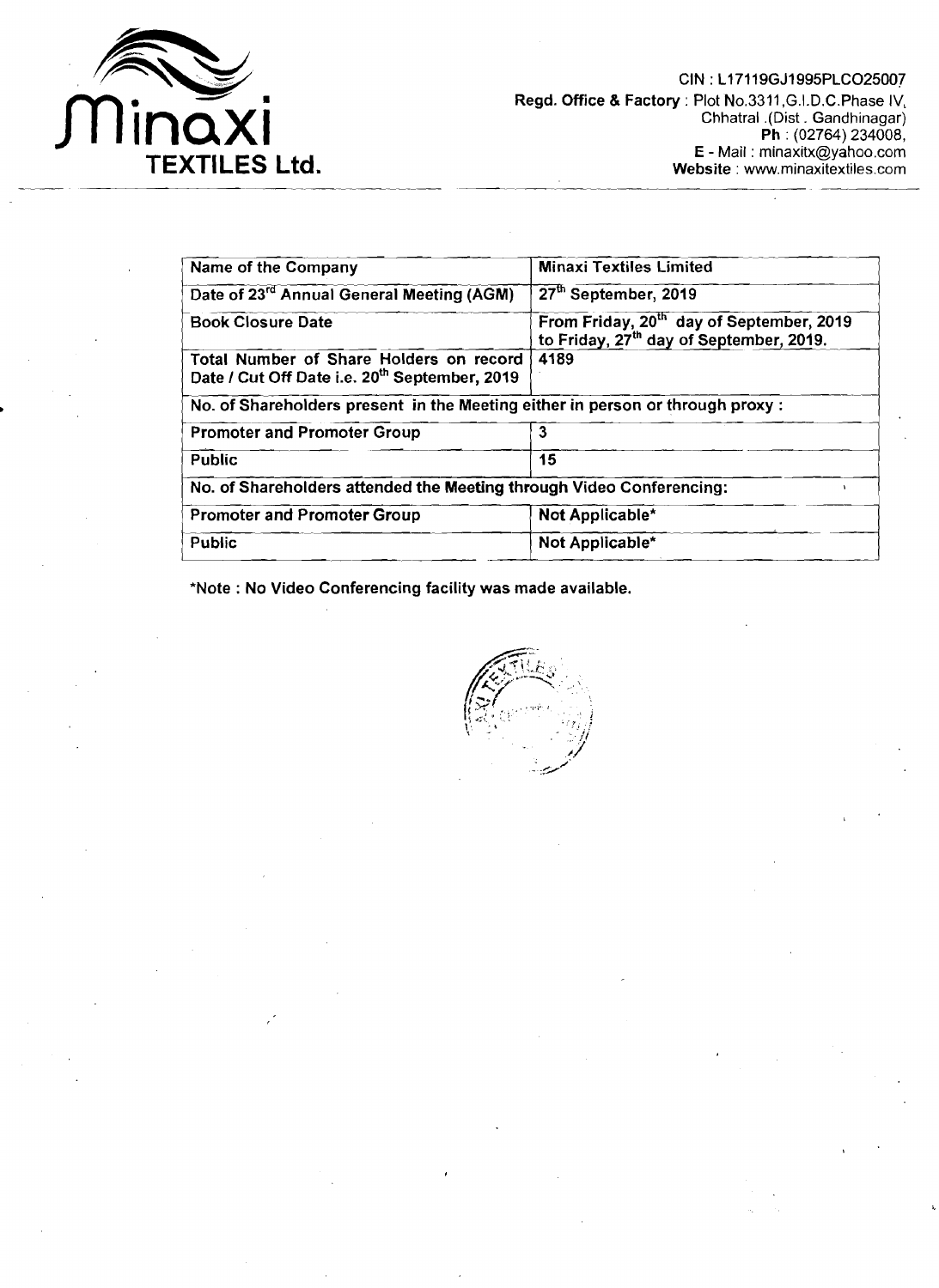

## RESOLUTION - 1 :

To receive, consider, approve and adopt the Audited Financial Statements for the Financial Year ended on 31<sup>st</sup> March 2019, and the reports of the Board of Directors and Auditors thereon.

| Resolution required: (Ordinary/ Special) | Ordinary |  |
|------------------------------------------|----------|--|
| Whether promoter/ promoter group         | are I No |  |
| interested in the agenda/resolution?     |          |  |

| Category          | Mode of<br>Voting                       | No. of<br>shares<br>held<br>(1) | No. of $\sqrt{6}$<br>votes<br>polled<br>(2) | ¦of<br>Votes<br>Polled<br>lon<br>loutsta<br>nding<br>shares<br>$(3) =$<br>[(2)/(1)]<br>* 100 | No.<br>оf<br>Votes in<br>favour<br>(4) | No. of<br><b>Votes</b><br>against<br>(5) | %<br>оf<br><b>Votes</b><br>in<br>favour on<br>votes<br>polled<br>$(6)=$<br>$[(4)/(2)]^*$<br>100 | % of Votes<br>against on<br>votes<br>polled<br>$(7)=[(5)/(2)]^*$<br>100 |
|-------------------|-----------------------------------------|---------------------------------|---------------------------------------------|----------------------------------------------------------------------------------------------|----------------------------------------|------------------------------------------|-------------------------------------------------------------------------------------------------|-------------------------------------------------------------------------|
| Promoter          | E-Voting                                | 18544088 10251194               |                                             | 55.28                                                                                        | 10251194                               | <b>NIL</b>                               | $\overline{100}$                                                                                | <b>NIL</b>                                                              |
| and               | Poll                                    |                                 | 8197313                                     | 44.20                                                                                        | 8197313                                | <b>NIL</b>                               | 100                                                                                             | <b>NIL</b>                                                              |
| Promoter<br>Group | Postal Ballot<br>(if applicable)        |                                 | <b>NIL</b>                                  | <b>NIL</b>                                                                                   | <b>NIL</b>                             | <b>NIL</b>                               | <b>NIL</b>                                                                                      | <b>NIL</b>                                                              |
|                   | <b>Total</b>                            | 18544088 18448507               |                                             | 99.48                                                                                        | 18448507                               | $\overline{\text{NIL}}$                  | 100                                                                                             | <b>NIL</b>                                                              |
| Public-           | E-Voting                                | <b>NIL</b>                      | <b>NIL</b>                                  | <b>NIL</b>                                                                                   | <b>NIL</b>                             | NIL                                      | <b>NIL</b>                                                                                      | <b>NIL</b>                                                              |
| Institutions      | Poll                                    | <b>NIL</b>                      | <b>NIL</b>                                  | <b>NIL</b>                                                                                   | <b>NIL</b>                             | NIL                                      | NIL                                                                                             | NIL                                                                     |
|                   | <b>Postal Ballot</b><br>(if applicable) | <b>NIL</b>                      | <b>NIL</b>                                  | NIL.                                                                                         | <b>NIL</b>                             | <b>NIL</b>                               | <b>NIL</b>                                                                                      | <b>NIL</b>                                                              |
|                   | <b>Total</b>                            | <b>NIL</b>                      | <b>NIL</b>                                  | <b>NIL</b>                                                                                   | <b>NIL</b>                             | <b>NIL</b>                               | <b>NIL</b>                                                                                      | <b>NIL</b>                                                              |
| Public-           | E-Voting                                |                                 | 59240                                       | 0.19                                                                                         | 59240                                  | <b>NIL</b>                               | 100                                                                                             | <b>NIL</b>                                                              |
| <b>Non</b>        | Poll                                    | 30871912                        | 217012*                                     | 0.70                                                                                         | 217012                                 | <b>NIL</b>                               | 100                                                                                             | NIL·                                                                    |
| Institutions      | <b>Postal Ballot</b><br>(if applicable) |                                 | <b>NIL</b>                                  | NIL                                                                                          | <b>NIL</b>                             | <b>NIL</b>                               | <b>NIL</b>                                                                                      | <b>NIL</b>                                                              |
|                   | Total                                   | 30871912                        | 276252                                      | 0.89                                                                                         | 276252                                 | <b>NIL</b>                               | 100                                                                                             | <b>NIL</b>                                                              |
| <b>Total</b>      |                                         | 49416000 18724759               |                                             | 37.89                                                                                        | 18724759                               | <b>NIL</b>                               | 100                                                                                             | <b>NIL</b>                                                              |

\*Five Shareholder holding 26566 shares were invalid due to signature mismatch and the same are n6t included in votes polled.

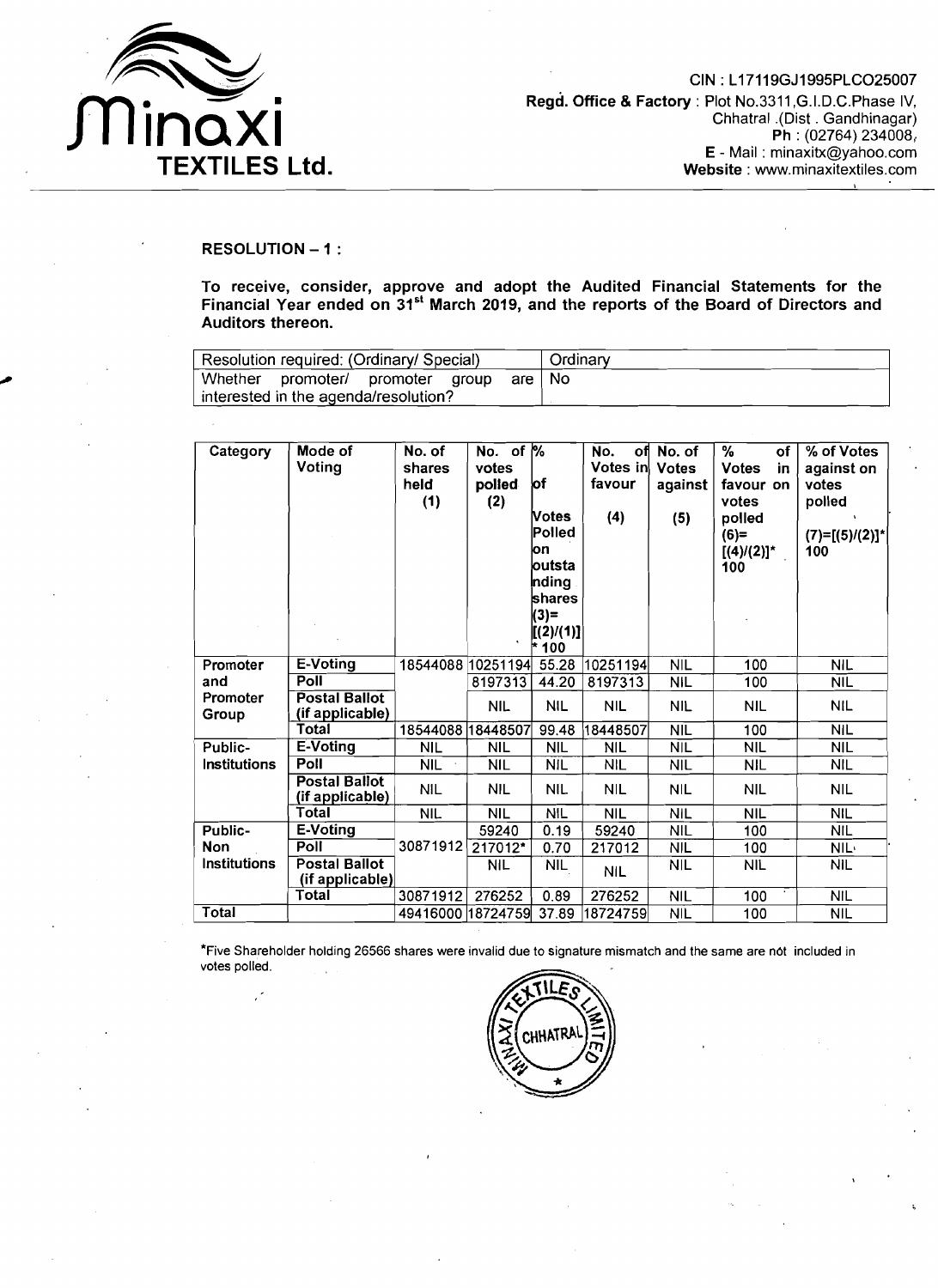

## **RESOLUTION** - **2** :

**To appoint a director in place of Shri Bharatbhai P. Patel, who retires by rotation and being eligible, offers himself for reappointment.** 

| Resolution required: (Ordinary/ Special) | Ordinary |            |
|------------------------------------------|----------|------------|
| Whether promoter/ promoter group         | are l    | <b>Yes</b> |
| interested in the agenda/resolution?     |          |            |

| Category            | Mode of                                 | No. of            | No. of $\sqrt{2}$ | оfі             | No.<br>оfі | No. of       | %<br>οf              | % of Votes        |
|---------------------|-----------------------------------------|-------------------|-------------------|-----------------|------------|--------------|----------------------|-------------------|
|                     | Voting                                  | shares            | votes             | <b>Notes</b>    | Votes in   | <b>Votes</b> | <b>Votes</b><br>in   | against on        |
|                     |                                         | held              | polled            | Polled          | favour     | against      | favour on            | votes             |
|                     |                                         | (1)               | (2)               | lon             |            |              | votes                | polled            |
|                     |                                         |                   |                   | loutsta         | (4)        | (5)          | polled               |                   |
|                     |                                         |                   |                   | nding<br>shares |            |              | $(6)=$               | $(7)=[(5)/(2)]^*$ |
|                     |                                         |                   |                   | $(3) =$         |            |              | $[(4)/(2)]^*$<br>100 | 100               |
|                     |                                         |                   |                   | [(2)/(1)]       |            |              |                      |                   |
|                     |                                         |                   |                   | * 100           |            |              |                      |                   |
| Promoter            | E-Voting                                | 18544088 10251194 |                   | 55.28           | 10251194   | <b>NIL</b>   | 100                  | NIL               |
| and                 | Poll                                    |                   | 8197313           | 44.20           | 8197313    | <b>NIL</b>   | 100                  | <b>NIL</b>        |
| Promoter            | <b>Postal Ballot</b>                    |                   | NIL               | ŃIL             | <b>NIL</b> | <b>NIL</b>   | <b>NIL</b>           | <b>NIL</b>        |
| Group               | (if applicable)                         |                   |                   |                 |            |              |                      |                   |
|                     | Total                                   | 18544088 18448507 |                   | 99.48           | 18448507   | <b>NIL</b>   | 100                  | <b>NIL</b>        |
| Public-             | E-Voting                                | NIL.              | NIL               | <b>NIL</b>      | NIL        | <b>NIL</b>   | NIL                  | <b>NIL</b>        |
| Institutions        | Poll                                    | <b>NIL</b>        | <b>NIL</b>        | <b>NIL</b>      | <b>NIL</b> | <b>NIL</b>   | <b>NIL</b>           | <b>NIL</b>        |
|                     | <b>Postal Ballot</b><br>(if applicable) | <b>NIL</b>        | <b>NIL</b>        | <b>NIL</b>      | <b>NIL</b> | <b>NIL</b>   | <b>NIL</b>           | <b>NIL</b>        |
|                     | Total                                   | NIL.              | <b>NIL</b>        | <b>NIL</b>      | NIL        | <b>NIL</b>   | <b>NIL</b>           | NIL.              |
| Public-             | E-Voting                                |                   | 59240             | 0.19            | 14740      | 44500        | 24.88                | 75.12             |
| <b>Non</b>          | Poll                                    | 30871912          | 217012*           | 0.70            | 217012     | <b>NIL</b>   | 100                  | <b>NIL</b>        |
| <b>Institutions</b> | <b>Postal Ballot</b>                    |                   | <b>NIL</b>        | <b>NIL</b>      | <b>NIL</b> | <b>NIL</b>   | <b>NIL</b>           | <b>NIL</b>        |
|                     | (if applicable)                         |                   |                   |                 |            |              |                      |                   |
|                     | Total                                   | 30871912          | 276252            | 0.89            | 231752     | 44500        | 83.89                | 16.11             |
| Total               |                                         | 49416000 18724759 |                   | 37.89           | 18680259   | 44500        | 99.76                | 0.24              |

\*Five Shareholder holding 26566 shares were invalid due to signature mismatch and the same are not included in votes polled.

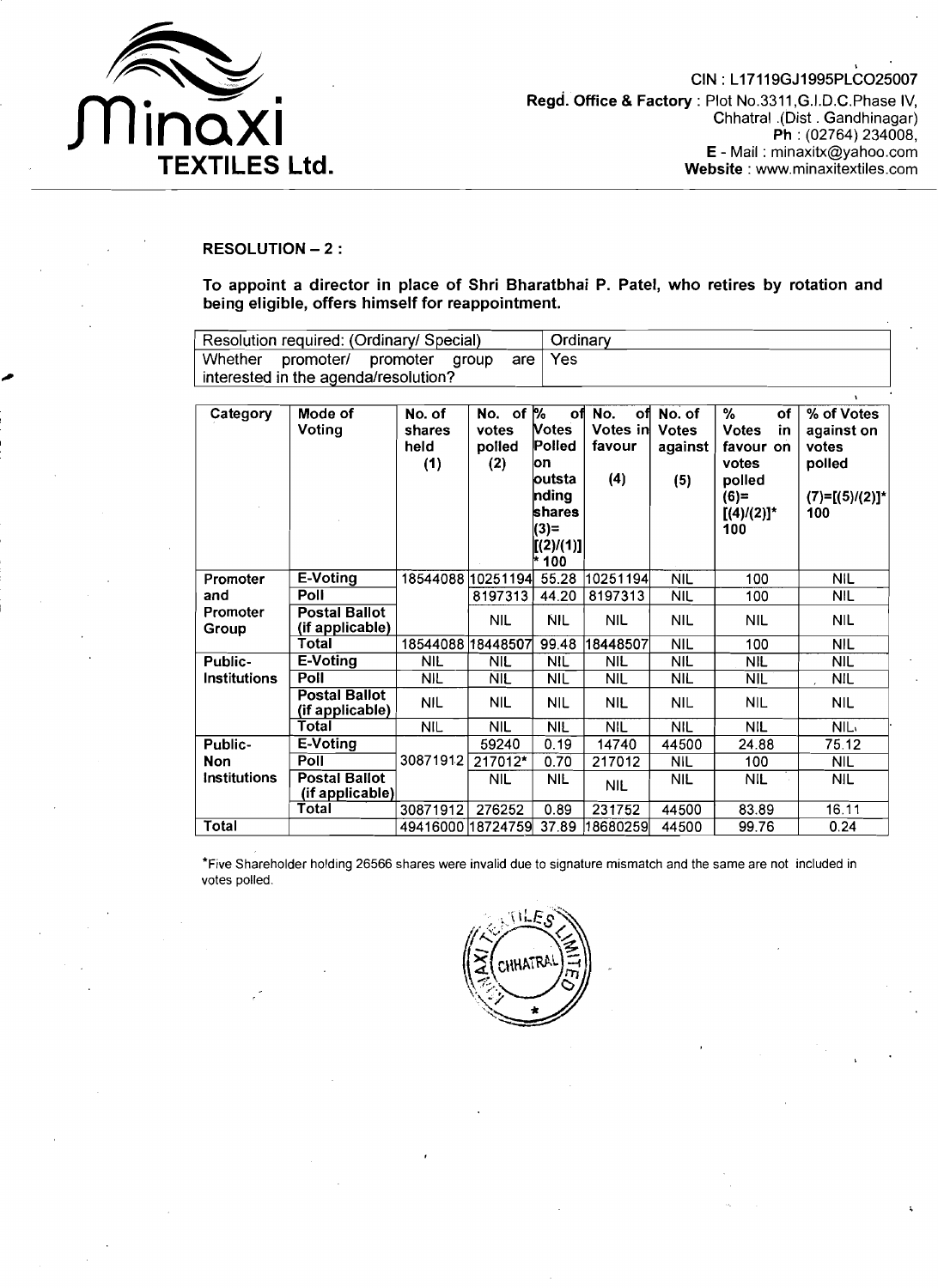

# **RESOLUTION** - **3** :

**To appoint a director in place of Smt. Manjulaben Patel, who retires by rotation and being eligible, offers herself for reappointment.** 

| Resolution required: (Ordinary/ Special) | Ordinary |     |  |
|------------------------------------------|----------|-----|--|
| Whether promoter/ promoter group         | are l    | Yes |  |
| interested in the agenda/resolution?     |          |     |  |

| Category            | Mode of<br>Votina                       | No. of<br>shares<br>held<br>(1) | No. of $\%$<br>votes<br>polled<br>(2) | lof<br>Votes<br>Polled<br>lon<br>loutsta<br>nding<br>shares<br>$(3) =$<br>[(2) / (1)]<br>* 100 | оfі<br>No.<br>Votes in<br>favour<br>(4) | No. of<br><b>Votes</b><br>against<br>(5) | %<br>of<br><b>Votes</b><br>in<br>favour<br>on<br>votes<br>polled<br>$(6)=$<br>$[(4)/(2)]^*$<br>100 | % of Votes<br>against on<br>votes<br>polled<br>$(7)=[(5)/(2)]^*$<br>100 |
|---------------------|-----------------------------------------|---------------------------------|---------------------------------------|------------------------------------------------------------------------------------------------|-----------------------------------------|------------------------------------------|----------------------------------------------------------------------------------------------------|-------------------------------------------------------------------------|
| Promoter            | E-Voting                                | 18544088 10251194               |                                       | 55.28                                                                                          | 10251194                                | <b>NIL</b>                               | 100                                                                                                | <b>NIL</b>                                                              |
| and                 | Poll                                    |                                 | 8197313                               | 44.20                                                                                          | 8197313                                 | <b>NIL</b>                               | 100                                                                                                | <b>NIL</b>                                                              |
| Promoter<br>Group   | <b>Postal Ballot</b><br>(if applicable) |                                 | <b>NIL</b>                            | NIL                                                                                            | <b>NIL</b>                              | NIL                                      | <b>NIL</b>                                                                                         | <b>NIL</b>                                                              |
|                     | Total                                   | 18544088 18448507               |                                       | 99.48                                                                                          | 18448507                                | <b>NIL</b>                               | 100                                                                                                | <b>NIL</b>                                                              |
| Public-             | E-Voting                                | <b>NIL</b>                      | <b>NIL</b>                            | <b>NIL</b>                                                                                     | NIL                                     | <b>NIL</b>                               | <b>NIL</b>                                                                                         | NIL <sup>®</sup>                                                        |
| Institutions        | Poll -                                  | <b>NIL</b>                      | <b>NIL</b>                            | <b>NIL</b>                                                                                     | <b>NIL</b>                              | <b>NIL</b>                               | <b>NIL</b>                                                                                         | <b>NIL</b>                                                              |
|                     | <b>Postal Ballot</b><br>(if applicable) | <b>NIL</b>                      | <b>NIL</b>                            | NIL                                                                                            | <b>NIL</b>                              | <b>NIL</b>                               | <b>NIL</b>                                                                                         | <b>NIL</b>                                                              |
|                     | Total                                   | <b>NIL</b>                      | NIL                                   | <b>NIL</b>                                                                                     | <b>NIL</b>                              | <b>NIL</b>                               | <b>NIL</b>                                                                                         | <b>NIL</b>                                                              |
| Public-             | E-Voting                                |                                 | 59240                                 | 0.19                                                                                           | 14740                                   | 44500                                    | 24.88                                                                                              | 75.12                                                                   |
| Non                 | Poll                                    | 30871912                        | 217012*                               | 0.70                                                                                           | 217012                                  | <b>NIL</b>                               | 100                                                                                                | <b>NIL</b>                                                              |
| <b>Institutions</b> | <b>Postal Ballot</b><br>(if applicable) |                                 | <b>NIL</b>                            | <b>NIL</b>                                                                                     | <b>NIL</b>                              | <b>NIL</b>                               | <b>NIL</b>                                                                                         | <b>NIL</b>                                                              |
|                     | Total                                   | 30871912                        | 276252                                | 0.89                                                                                           | 231752                                  | 44500                                    | 83.89                                                                                              | 16.11                                                                   |
| Total               |                                         | 49416000 18724759               |                                       | 37.89                                                                                          | 18680259                                | 44500                                    | 99.76                                                                                              | 0.24                                                                    |

\*Five Shareholder holding 26566 shares were invalid due to signature mismatch and the same are not included in votes polled.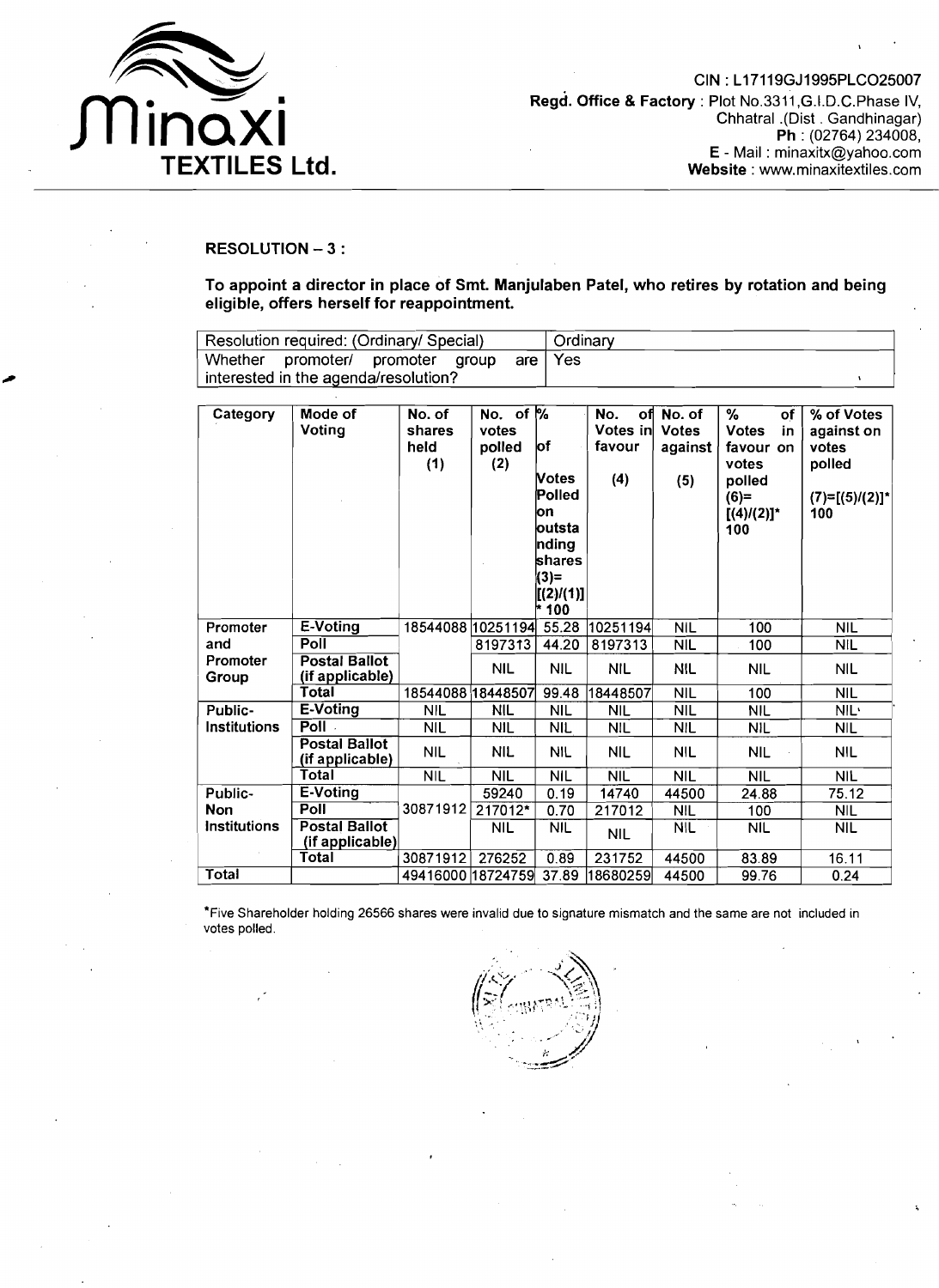

CIN : L17119GJ1995PLC025007 **Regd. Office & Factory : Plot No.3311, G.I.D.C. Phase IV** Chhatral .(Dist . Gandhinagar: **Ph** : (02764) 234008, **E** - Mail : minaxitx@yahoo.corr **Website** : www.minaxitextiles.corr

#### **RESOLUTION** - **4** :

**Appointment of Mls. Manghani** & **Co., Chartered Accountants as Auditor to hold office**  from 24<sup>th</sup> AGM of the company until the conclusion of 29<sup>th</sup> AGM and fix their remuneration.

| Resolution required: (Ordinary/ Special) |                                         |  |  |  | Ordinary |  |
|------------------------------------------|-----------------------------------------|--|--|--|----------|--|
|                                          | Whether promoter/ promoter group are No |  |  |  |          |  |
|                                          | interested in the agenda/resolution?    |  |  |  |          |  |

| Category          | Mode of<br>Voting                       | No. of<br>shares<br>held<br>(1) | No. of %<br>votes<br>polled<br>(2) | lof<br>Votes<br>Polled<br>lon<br>loutsta<br>nding<br>shares<br>$(3)=$<br>[(2)/(1)]<br>100 ۴ | No.<br>Votes in<br>favour<br>(4) | of No. of<br><b>Votes</b><br>against<br>(5) | %<br>of<br><b>Votes</b><br>in<br>favour on<br>votes<br>polled<br>$(6)=$<br>$[(4)/(2)]$ <sup>*</sup><br>100 | % of Votes<br>against on<br>votes<br>polled<br>$(7)=[(5)/(2)]^*$<br>100 |
|-------------------|-----------------------------------------|---------------------------------|------------------------------------|---------------------------------------------------------------------------------------------|----------------------------------|---------------------------------------------|------------------------------------------------------------------------------------------------------------|-------------------------------------------------------------------------|
| Promoter          | E-Voting                                | 18544088 10251194 55.28         |                                    |                                                                                             | 10251194                         | <b>NIL</b>                                  | 100                                                                                                        | <b>NIL</b>                                                              |
| and               | <b>Poll</b>                             |                                 | 8197313                            | 44.20                                                                                       | 8197313                          | <b>NIL</b>                                  | 100                                                                                                        | <b>NIL</b>                                                              |
| Promoter<br>Group | <b>Postal Ballot</b><br>(if applicable) |                                 | <b>NIL</b>                         | <b>NIL</b>                                                                                  | <b>NIL</b>                       | <b>NIL</b>                                  | <b>NIL</b>                                                                                                 | <b>NIL</b>                                                              |
|                   | <b>Total</b>                            | 18544088 18448507               |                                    | 99.48                                                                                       | 18448507                         | <b>NIL</b>                                  | 100                                                                                                        | NIL'                                                                    |
| Public-           | E-Voting                                | <b>NIL</b>                      | NIL                                | NIL.                                                                                        | <b>NIL</b>                       | <b>NIL</b>                                  | <b>NIL</b>                                                                                                 | <b>NIL</b>                                                              |
| Institutions      | Poll                                    | <b>NIL</b>                      | NIL                                | NIL                                                                                         | <b>NIL</b>                       | <b>NIL</b>                                  | <b>NIL</b>                                                                                                 | <b>NIL</b>                                                              |
|                   | <b>Postal Ballot</b><br>(if applicable) | NIL                             | NIL                                | <b>NIL</b>                                                                                  | <b>NIL</b>                       | NIL                                         | <b>NIL</b>                                                                                                 | <b>NIL</b>                                                              |
|                   | Total                                   | <b>NIL</b>                      | <b>NIL</b>                         | <b>NIL</b>                                                                                  | <b>NIL</b>                       | <b>NIL</b>                                  | <b>NIL</b>                                                                                                 | <b>NIL</b>                                                              |
| Public-           | E-Voting                                |                                 | 59240                              | 0.19                                                                                        | 14740                            | 44500                                       | 24.88                                                                                                      | 75.12                                                                   |
| Non               | Poll                                    | 30871912                        | 217012*                            | 0.70                                                                                        | 217012                           | <b>NIL</b>                                  | 100                                                                                                        | <b>NIL</b>                                                              |
| Institutions      | <b>Postal Ballot</b><br>(if applicable) |                                 | <b>NIL</b>                         | <b>NIL</b>                                                                                  | NIL                              | Nil.                                        | NIL                                                                                                        | <b>NIL</b>                                                              |
|                   | Total                                   | 30871912                        | 276252                             | 0.89                                                                                        | 231752                           | 44500                                       | 83.89                                                                                                      | 16.11                                                                   |
| Total             |                                         | 49416000 18724759 37.89         |                                    |                                                                                             | 18680259                         | 44500                                       | 99.76                                                                                                      | 0.24                                                                    |

\*Five Shareholder holding 26566 shares were invalid due to signature mismatch and the same are not included in votes polled.